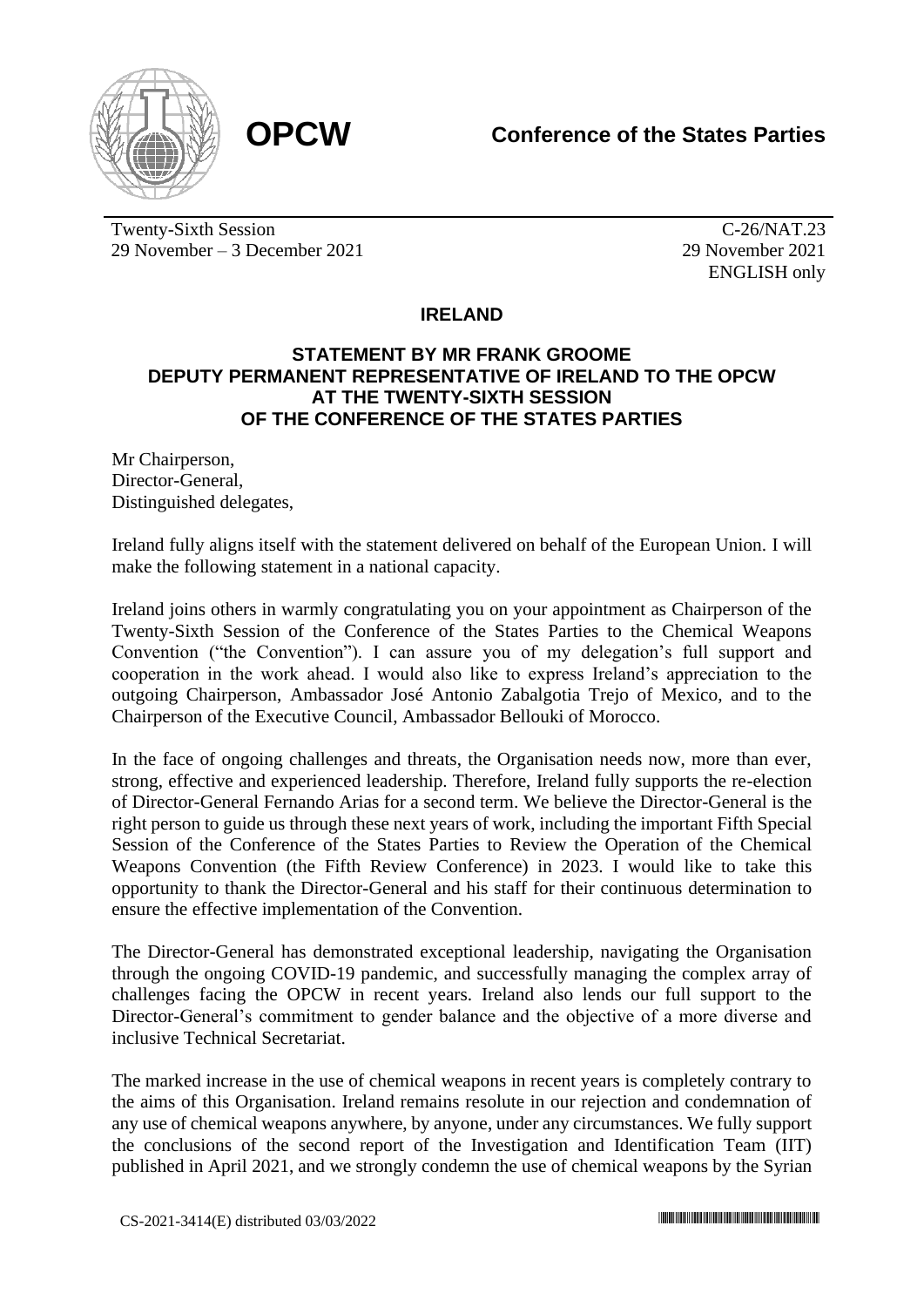C-26/NAT.23 page 2

Arab Air Force. We commend the work of the IIT, and we await the release of the next reports. As a State Party to the Convention and a member of the United Nations Security Council, Ireland places the quest for accountability at the centre of all our work, maintaining a clear focus in the fight against impunity.

Complete and accurate declarations go to the heart of any verification effort. After some eight years of work, the Technical Secretariat is clear that the 2013 declaration of the Syrian Arab Republic still cannot be considered accurate or complete. This is due to the gaps, inconsistencies, and discrepancies in Syria's accounts that remain unresolved. Last April, States Parties took an important decision to suspend the voting rights and privileges of the Syrian Arab Republic in response to the repeated failures to comply with the Convention.

Ireland supports this decision and the strong message it sends in the fight against impunity. However, we are disappointed that Syria's cooperation with the Technical Secretariat has only continued to deteriorate. We remain dismayed by the clear pattern of visa delays and denials holding up the OPCW's work on the ground. This includes delays for the command post officer in Damascus, with implications for the Declaration Assessment Team and Fact-Finding Mission deployments, and the further postponement of the Declaration Assessment Team's deployment due to Syria's continued refusal to provide visas to all members of the team. This is contrary to Syria's obligations under the Convention and under United Nations Security Council resolution 2118 to accept "personnel designated by the OPCW or the United Nations" and to provide "immediate and unfettered access".

Syria must urgently take action to address these matters and engage seriously with the OPCW. The Technical Secretariat has demonstrated ongoing flexibility and patience in seeking to resolve outstanding issues and it is now up to the Syrian Arab Republic to meaningfully cooperate with the Organisation. We note the willingness of the Director-General to hold a bilateral meeting with Foreign Minister Mekdad and we hope that the arrangements for this meeting can be finalised soon. Any meeting held must lead to substantive progress on this file and we encourage the Syrian Arab Republic to break the impasse.

Ireland is pleased to support the joint statement drafted by France and welcomes the continued efforts to keep this matter to the fore of our work. We also commend France for the political leadership in furthering the work of the International Partnership Against the Impunity for the Use of Chemical Weapons.

Ireland unequivocally condemns the attempted assassination of Mr Alexei Navalny with a novichok nerve agent and fully aligns with the joint statement on this case delivered at this session of the conference. The confirmed use of a novichok agent has raised serious questions that have not yet been answered. The use of a chemical weapon against Mr Navalny is an affront to the global rules and norms that we have collectively committed to uphold. The failure of the Russian Federation to heed international requests to thoroughly and transparently investigate the poisoning of Mr Alexei Navalny is regrettable. We urge the Russian Federation to provide substantive answers to address the doubts and concerns raised in the questions posed under Article IX paragraph 2 by States Parties and reiterate our call for the Russian Federation to cooperate fully with the OPCW.